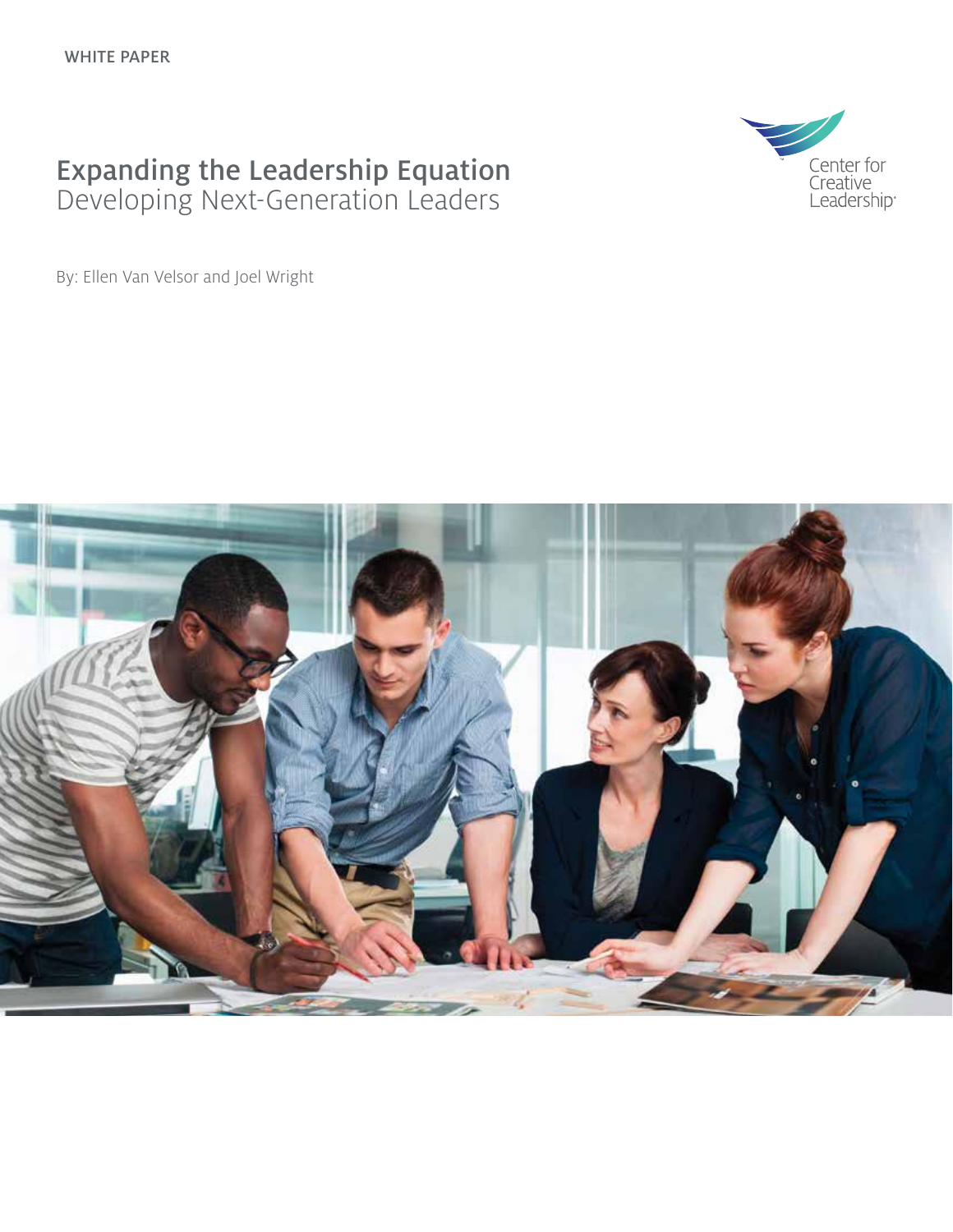

#### *WHEN should leadership development START?*

### Contents

| Introduction                                                                                     |                |
|--------------------------------------------------------------------------------------------------|----------------|
| Leaders' Perspectives on Youth Leadership Development                                            | $\overline{2}$ |
| Most Important Competencies: Past, Present, and Future                                           | $\Delta$       |
| Focus on What's Needed Now: Differences by Sector,<br>Size of Organization, Role in Organization | 6              |
| Developing Next-Generation Leaders                                                               | 12             |
| References                                                                                       | 16             |
| About the Authors                                                                                |                |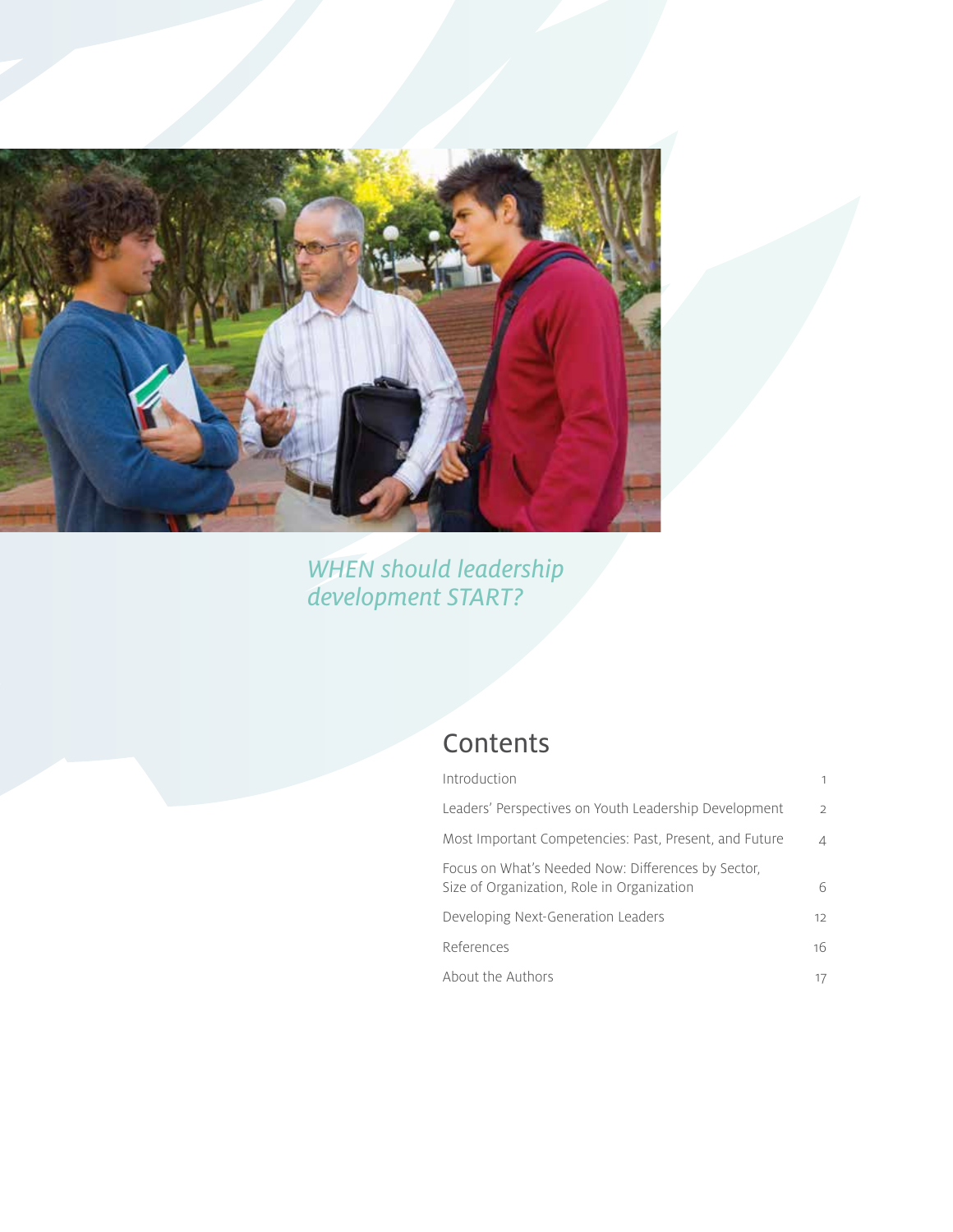### Introduction

For a long time, leaders have asked where the next generation of leaders will come from? And for a long time the same formula has been applied: Identify those high potentials in high school, college, or in the workforce and provide that select group leadership development opportunities. Given the ongoing state of local and global challenges and the need for a more collaborative approach in addressing them, the Center for Creative Leadership's Leadership Beyond Boundaries (LBB) initiative has been exploring ways to expand the leadership equation, empowering more people to contribute and address the challenges that come with interpersonal interaction in work, in the community, and with friends and family.

One focus of the Leadership Beyond Boundaries initiative is early leadership development. But what do we mean by *early*? One answer CCL has been hearing for years comes from senior leaders, as they leave our programs wishing they had been able to benefit from a leadership development experience much earlier in their lives. Couple this statement with comments from youth, leadership development practitioners, principals, and educators in schools and universities and a fairly consistent theme begins to emerge—that leadership development could occur much earlier and be provided to a broader audience.

Prompted by this theme of earlier and broader leadership development initiatives, we began to ask several questions. When should leadership development start? What are the most important competencies to focus on in developing young leaders? Do our current leaders see young people as having what is needed for success? Have young people been able to develop the competencies organizations need in their entry-level workforce or that they will need to lead organizations and society forward? What impact would a broad investment in younger audiences have? Would it help them learn more about themselves and others, and propel them on an increased path of purpose and impact?

A subset of these important questions was the focus of a 2012 CCL Leadership Insights survey, the results of which are summarized in this paper. This online survey of business, government, nonprofit, and education leaders focused on the following:

- 1. the age a young person should commence his or her leadership journey
- 2. whether leadership development should be part of the regular educational curriculum
- 3. how widely it should be offered
- 4. leadership qualities that managers want to see in young people entering the workforce
- 5. what excites managers and what concerns them about the young people they employ today

We received responses from 462 individuals from all sectors of the economy, at all organizational levels, and across the age range. Fifty-seven percent of respondents were male and 43% female. The majority of respondents (52%) were between 34 and 49 years of age while 36% were age 50–64. Thirty-seven percent work in organizations with fewer than 500 employees, while 27% were from organizations with over 10,000. The majority of respondents (53%) work in the corporate sector, although a sizeable number were from public or nonprofit-sector organizations (10% education, 9% government, 10% nonprofit). Finally, most respondents were in managerial roles (48% had manager or director titles, 14% vice president or executive vice president, 11% C-level). The vast majority (72%) were from the United States.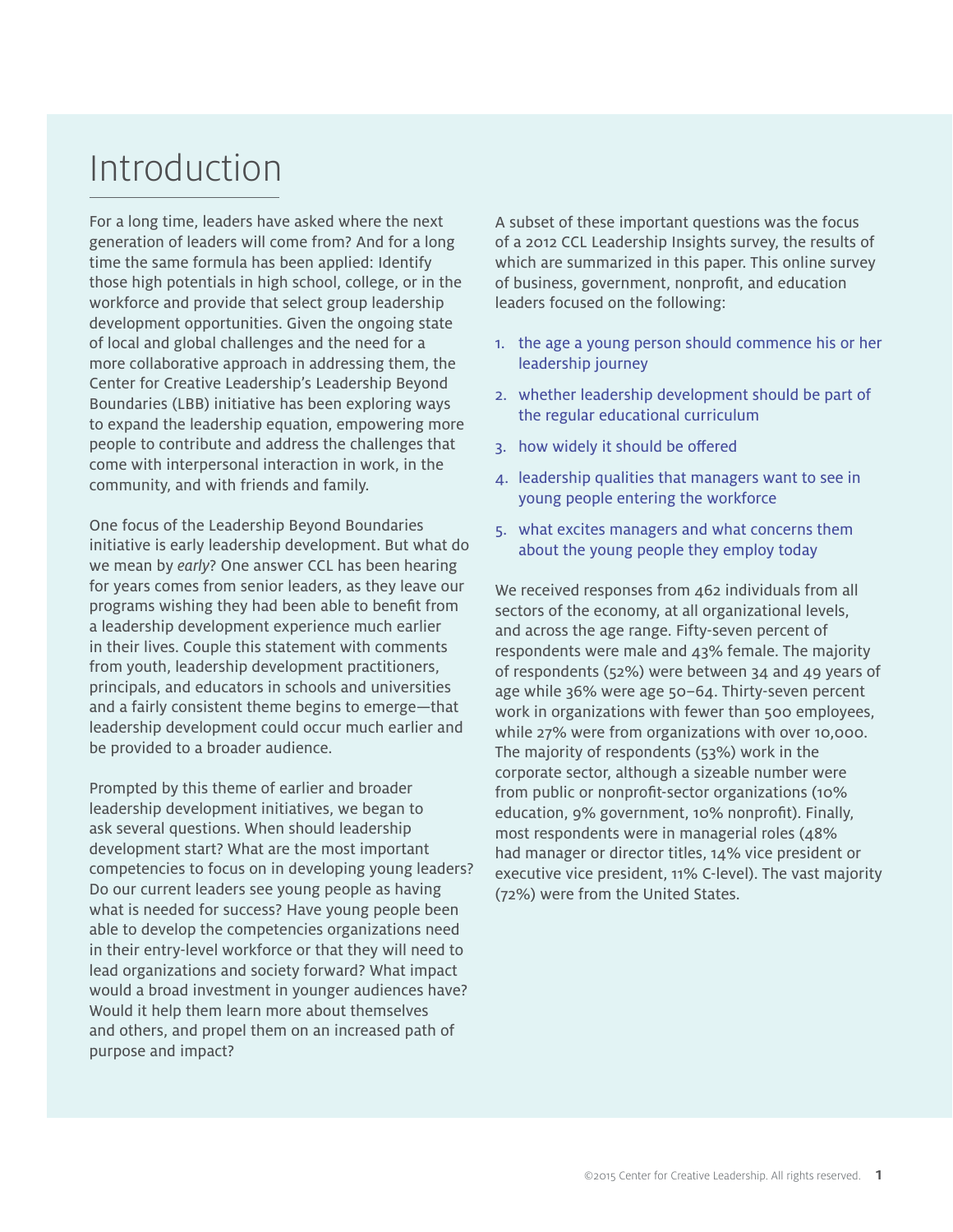### Leaders' Perspectives on Youth Leadership Development

For years, CCL has been hearing from managers about how they could have benefited from a leadership development experience earlier in their lives; therefore, we asked survey respondents to tell us at what age they think leadership development should begin. Fully 90% believe it should start before age 18, with 50% choosing elementary school age or earlier. And virtually everyone (97%) believes it should start by age 21.

> Evidence from the Work World CCL data from 462 global respondents

# ስቡኔስኔ ስቡኔስኔ ስቡኔስኔ ስቡኔስኔ *MATA MATA MATA MATA* <u>ስቡኔስኔ ስቡኔስኔ ስቡኔስኔ ስቡኔስኔ</u> *ስቡኔስኔ ስቡኔስኔ ስቡኔስኔ ስቡኔስኔ* **ስቡኔስኔ ስቡኔስኔ ስቡኔስኔ ስቡኔ**ስኔ

Over 95% of respondents believed leadership development should begin by age 21.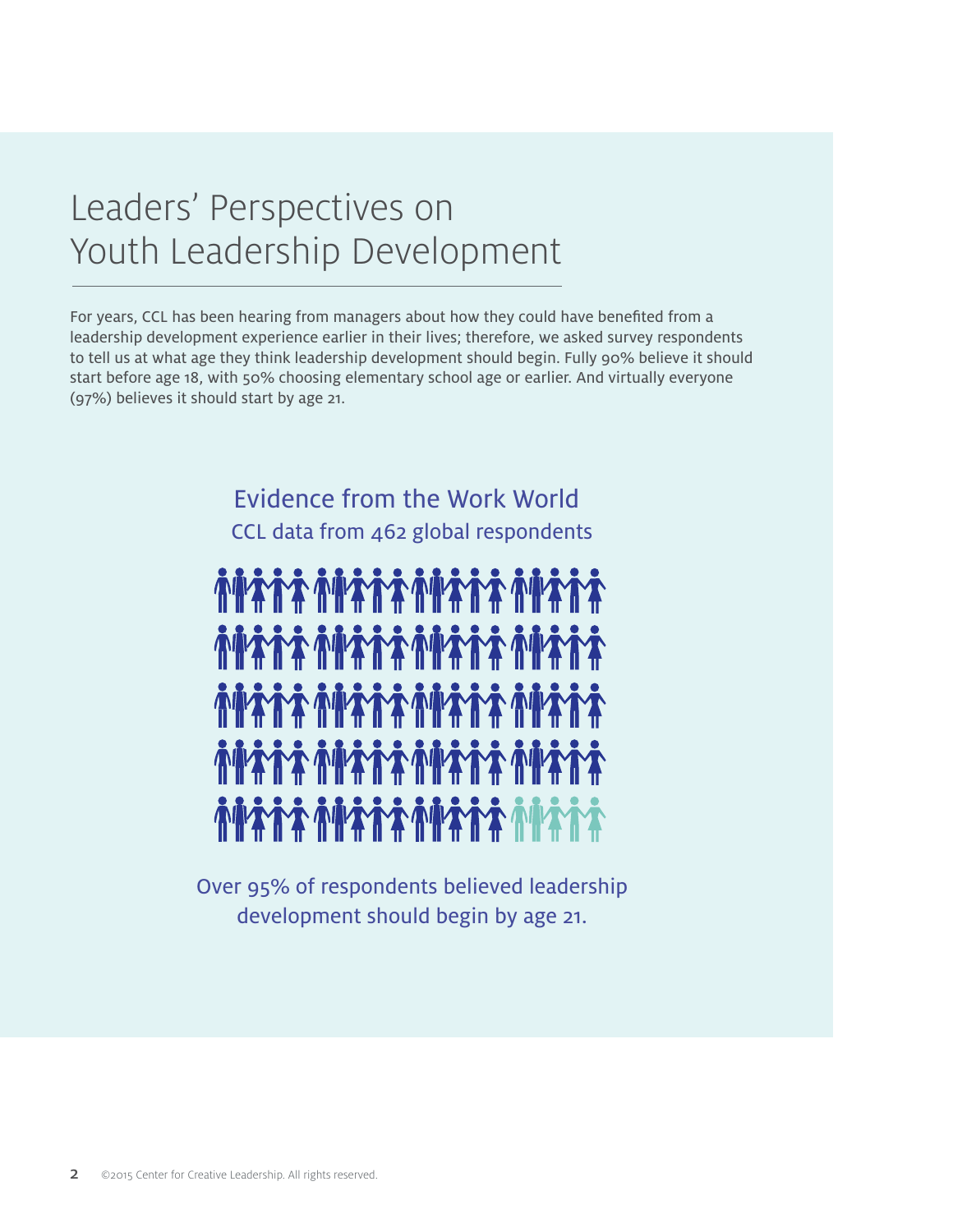#### At what age do you think leadership development should begin?

| 5 years old or younger | 21%   |
|------------------------|-------|
| Ages $6-10$            | 29%   |
| Ages 11-17             | 40%   |
| Ages 18-21             | $7\%$ |
| Over <sub>21</sub>     |       |

Contrast this with the fact that many people never participate in formal leadership development and most don't have the opportunity until after they are promoted into management. Yet there are many high-quality youth leadership development programs available today for high school and college students, but only a minority of youth participate in those programs at the time when they could obtain the most benefit from them.

And finally, the vast majority of respondents (84%) believe leadership development opportunities should be offered to **all youth**, and an even higher number (90%) feel it should be part of every student's educational experience.

Despite this widespread agreement, leadership development for all as a part of **every student's educational experience** is clearly not happening in the lives of most youth today.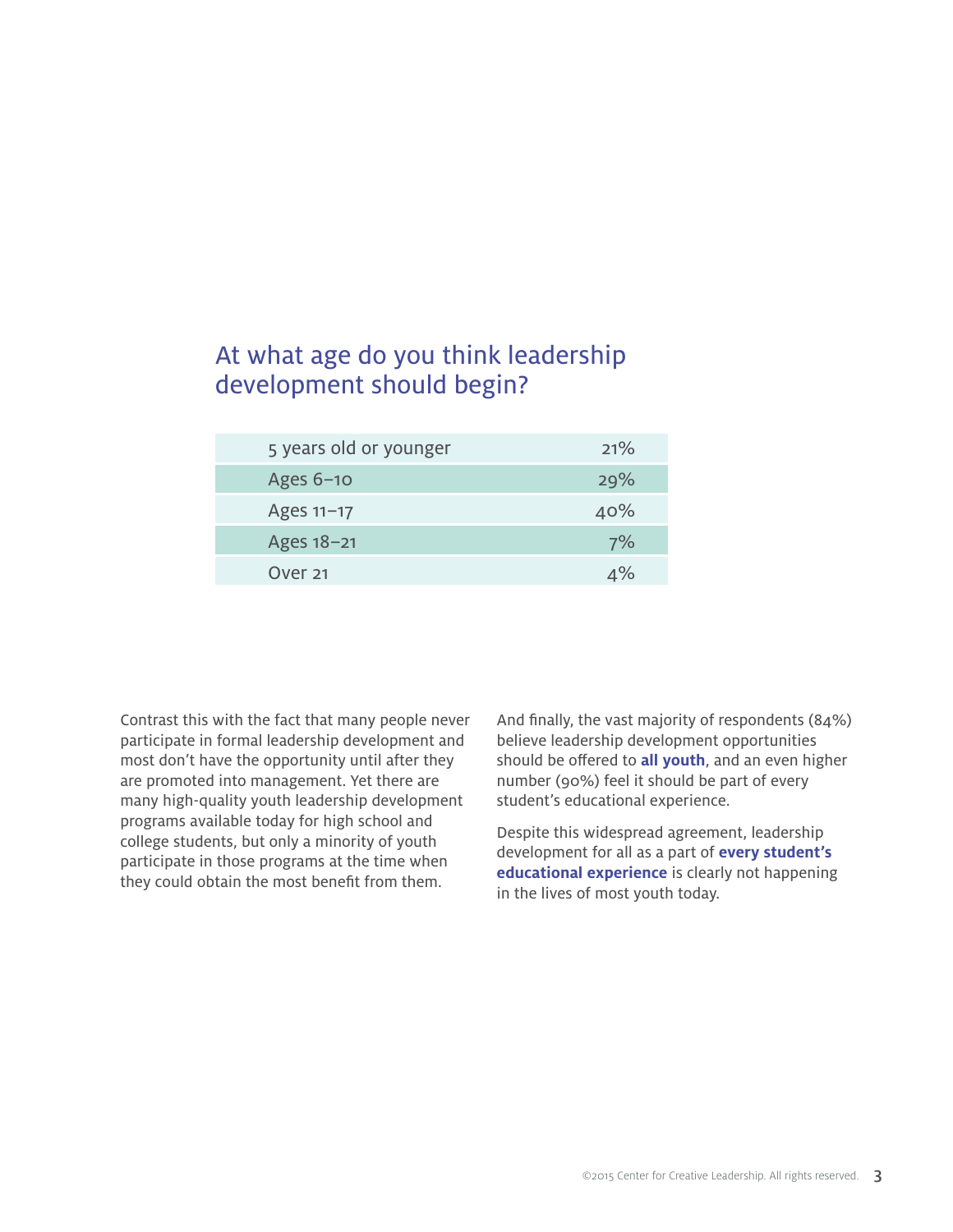## Most Important Competencies: Past, Present, and Future

Since this survey clearly signals the need for leadership development to be for all youth and a part of every student's educational experience, the question of what to develop in young people is clearly important. Our survey addressed this issue by asking respondents to choose, from a list of 24 competencies, the top three leadership qualities

- needed now for young people entering the workforce
- seen as important for entering the workforce *20 years ago*
- important for youth entering the workforce *10 years from now*

The table below shows the five competencies most often chosen by these respondents for youth entering the workforce today and those important 20 years ago.

#### Five Most Important Competencies: Today versus 20 Years Ago

| <b>TODAY</b>                   |            | 20 YEARS AGO                   |     |
|--------------------------------|------------|--------------------------------|-----|
| Self-motivation/Discipline     | 44%        | <b>Technical Mastery</b>       | 53% |
| <b>Effective Communication</b> | 40%        | Self-motivation/Discipline     | 46% |
| Learning Agility               | 29%        | Confidence                     | 32% |
| Self-awareness                 | <b>26%</b> | <b>Effective Communication</b> | 31% |
| Adaptability/Versatility       | 22%        | <b>Resourcefulness</b>         | 20% |

By far, in terms of competencies needed *today*, self-motivation/discipline and effective communication skills were most frequently picked, followed by learning agility, self-awareness, and adaptability. Interestingly enough, when looking back *20 years ago*, self-motivation/discipline and effective communication were still among the top five seen by this group as most important. However, the highest frequency choice was technical mastery—a competency not at all among the top five competencies chosen as important today.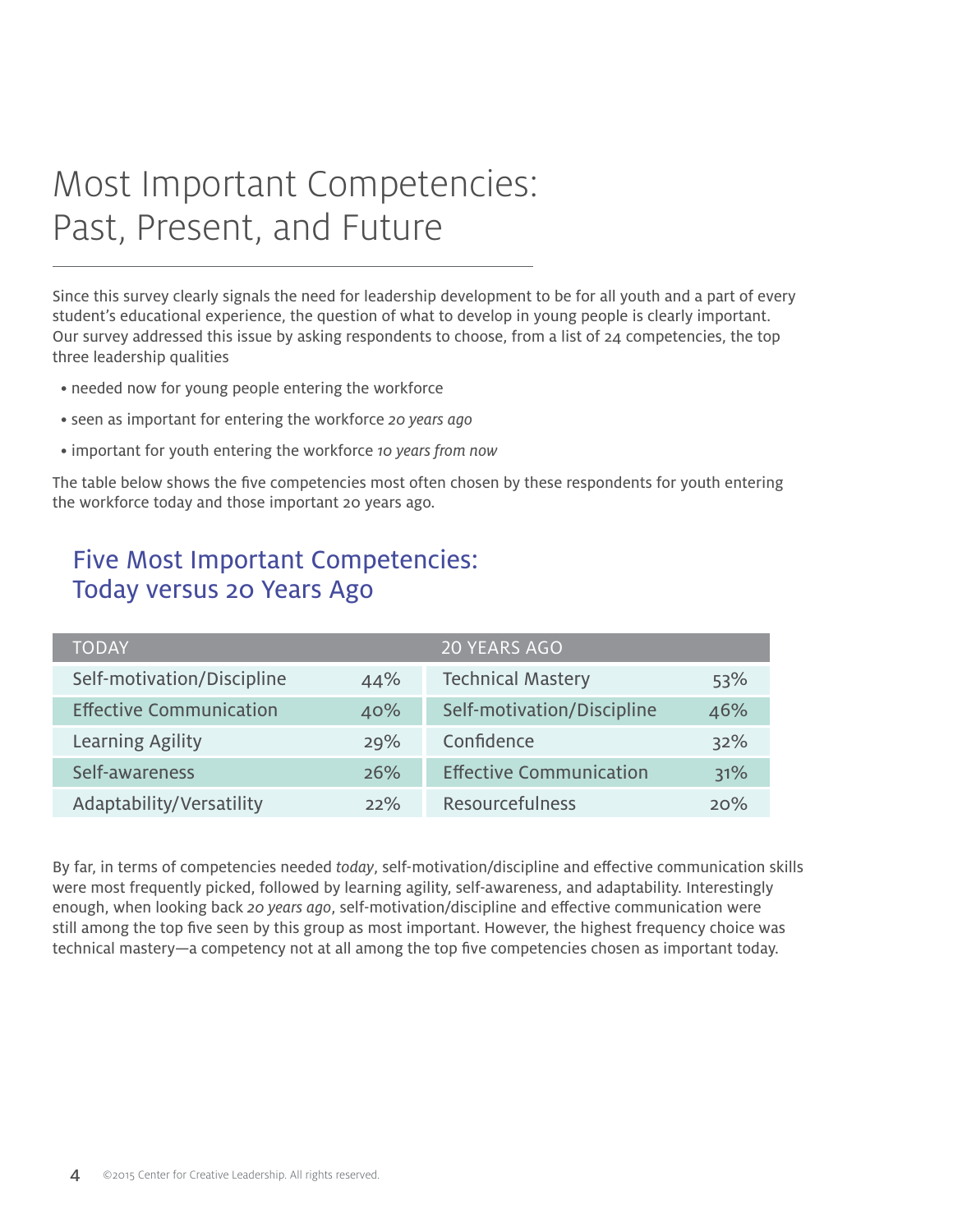Other skills that appear in the "20 years ago" list but not in today's include confidence and resourcefulness. This is not to say these qualities are no longer valued, but only that they have been replaced as top priorities by learning agility, self-awareness, and adaptability—the latter three being more critical in the fast-paced, global context in which most organizations operate today.

Looking at what these survey respondents believe will be most important in the future helps us see what needed skills may endure over time. Those that remain on the list 10 years from now include adaptability/versatility, effective communication, learning agility, and self-motivation/discipline.

#### Most Important Competencies: 10 Years from Now

| Adaptability/Versatility        | 29% |
|---------------------------------|-----|
| <b>Communicate Effectively</b>  | 26% |
| Learning Agility                | 24% |
| <b>Multi-cultural Awareness</b> | 22% |
| Self-motivation/Discipline      | 20% |
| Collaboration                   | 20% |

Note that effective communication and self-motivation/discipline appear on all three lists and so may represent core and enduring competencies that certainly need to be the focus of development during the high school and college years. What is perhaps even more interesting are two competencies that appear on this future top 5 list: multicultural awareness and collaboration.

As organizations continue to grow in their global reach and increasingly use teams for the majority of work, these leadership skills gain in importance for entry-level employees as well as what our research shows for senior professional staff and for managers. These are also skills that increasingly are important for students and are ones that can easily be developed earlier in life through project-based learning in high school and during college years, as well as through early leader development experiences on the job.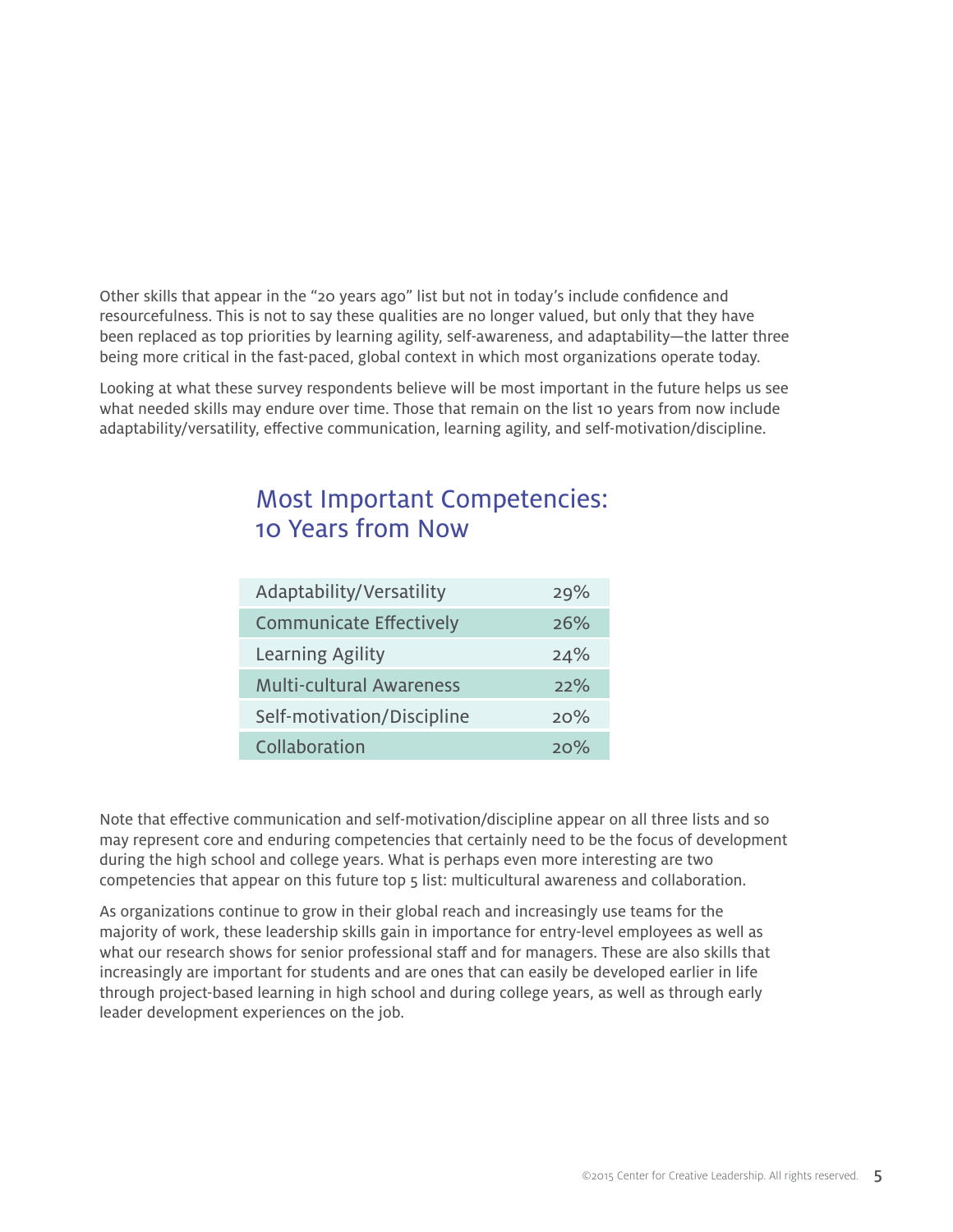## Focus on What's Needed Now: Differences by Sector, Size of Organization, Role in Organization

In general, the results above hold up across sectors, large and small organizations, and regardless of the level or role of respondents. There are only a few exceptions. Respondents from the corporate sector were significantly more likely to choose *selfmotivation* and *communicates effectively* as important *now*, as compared to the noncorporate respondents (Education/Government/Nonprofit combined). Although it does not appear on the *now* top 5 list, corporate respondents were more likely to indicate that *resourcefulness* is an important competency for young people entering the workforce.

We also saw significant differences across managerial levels in the likelihood of choosing *self-motivation/ discipline* as important, with all managerial levels rating this higher in importance than people in professional/staff or individual contributor roles. And perhaps not surprisingly, the education/government/

nonprofit respondents chose *values driven* significantly more often than did corporate managers, although it did not make the top 5 list for either group. There was also one significant difference between those 35–49 and those 50 and older, with the older group more likely to choose *values driven*, as well. The emphasis placed on values by respondents from these sectors may not represent a gap in the skills of young people entering those careers because it is likely that youth who are more values-driven may choose careers in the public and nonprofit sectors.

Coupled with our competency timeline assessment, we posed two open-ended questions focusing on what excites and concerns respondents about the next generation of potential young leaders in their organizations today. The lists on pages 8 and 9 represent the most frequent themes seen in their responses.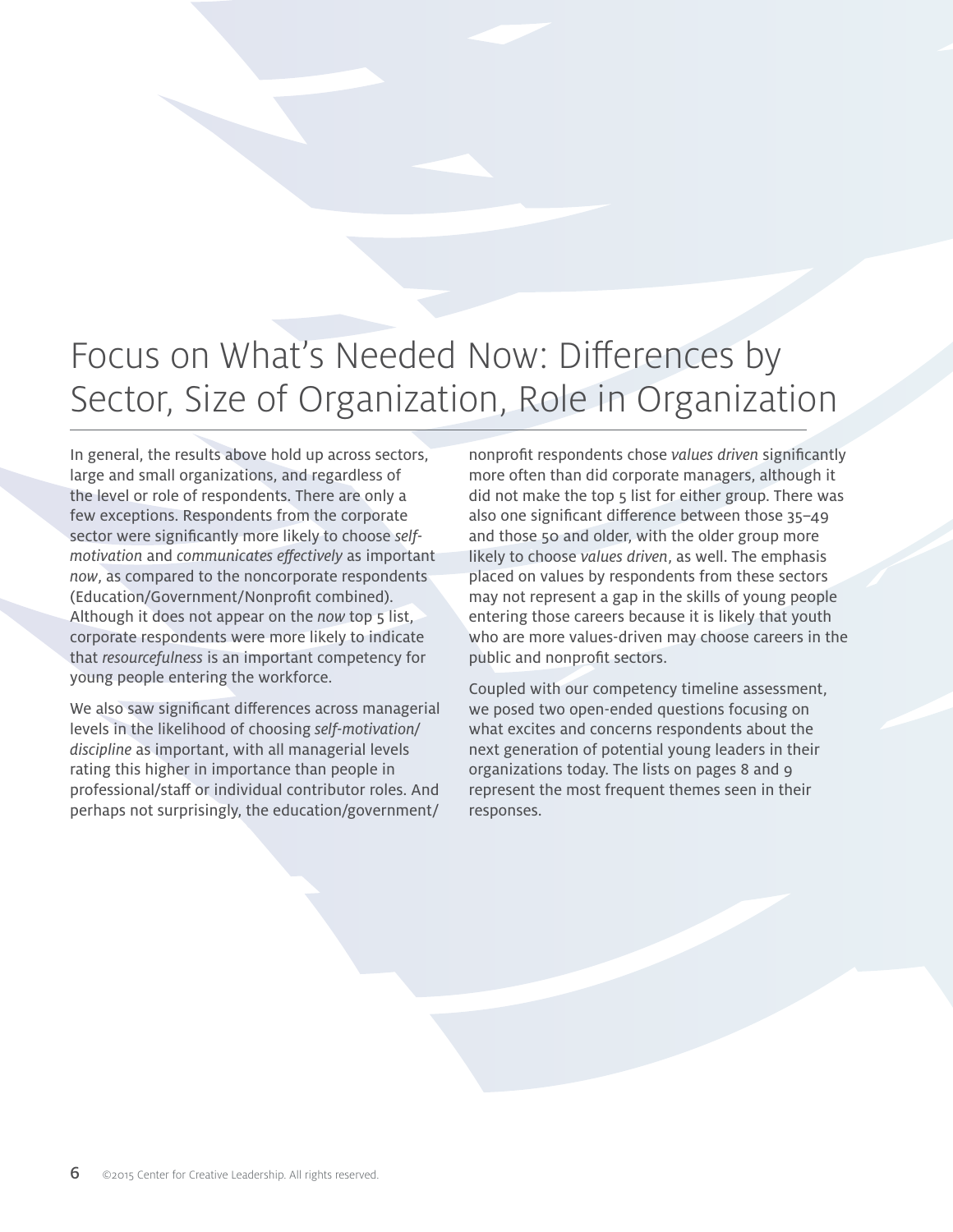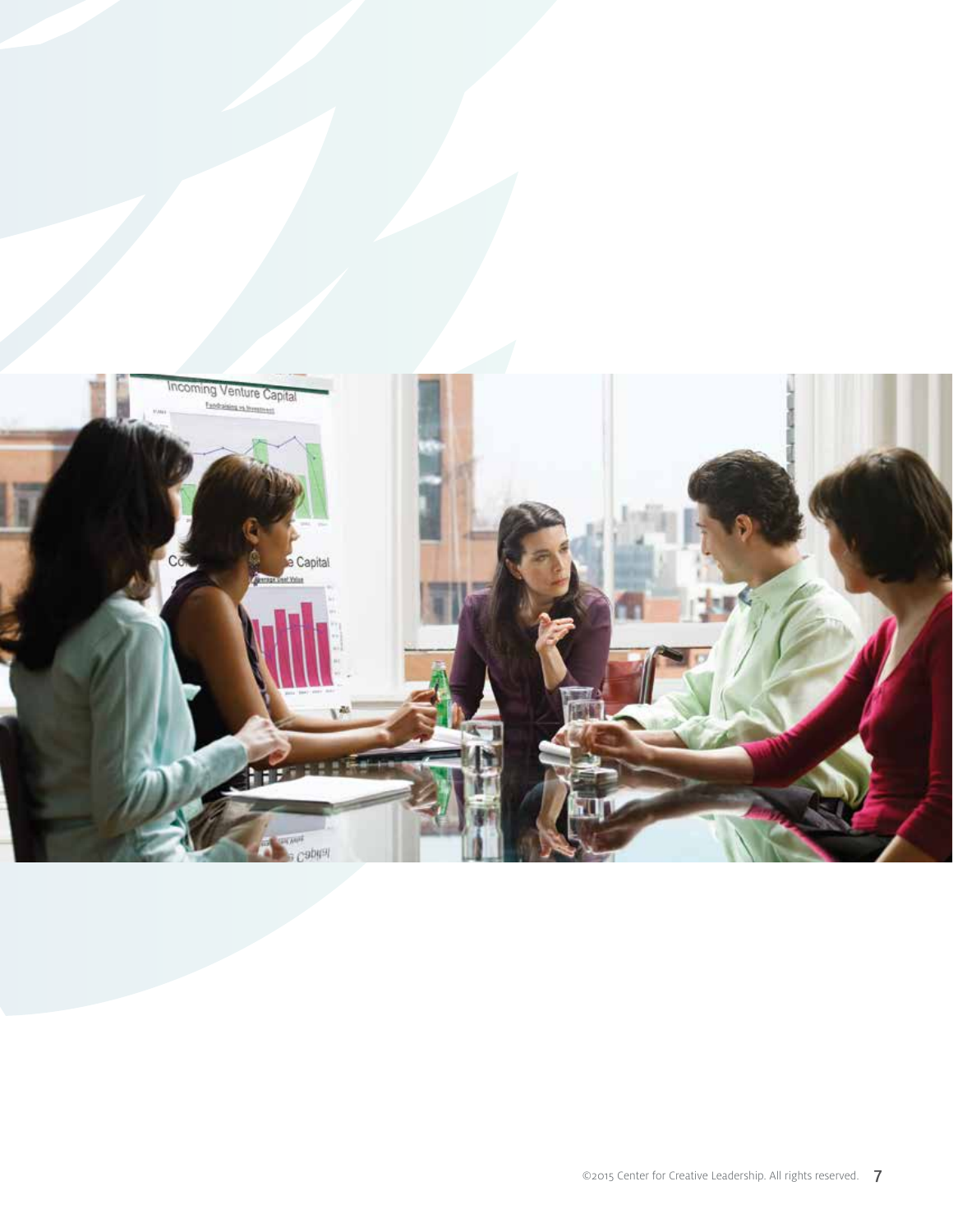#### What excites leaders most about the next generation?

Their comfort/skill with technology and social networks for information/connectivity Their creativity, openness, and fresh ideas Their multicultural/global awareness and tolerance of difference Their adaptability, willingness to learn, and acceptance of change Their confidence and willingness to take a stand/challenge the status quo Their energy, enthusiasm, dedication, and work ethic Their ability to collaborate and work across boundaries Their strong sense of ethics, service-oriented leadership, desire to make a difference

This first list is certainly impressive in terms of strengths people recognize in the next generation of leaders in their organizations. Connection to social networks, creativity, tolerance, the ability to work across boundaries, and adaptability are all important elements in making collaboration work. Those capabilities combined with multicultural awareness certainly situate this generation favorably when it comes to the ability to lead in the face of future global challenges. And youth in the workforce today seem well-poised in terms of many competencies chosen earlier as those needed for young leaders 10 years from now.

These elements also relate to the competencies seen as needed now as young people enter the workforce. To a great extent, we can conclude that our survey respondents appear happy with, and even excited about, the capabilities many in this next generation bring. However, one of the most interesting features of this survey is the way in which respondents' lists of concerns add an important dimension to the results.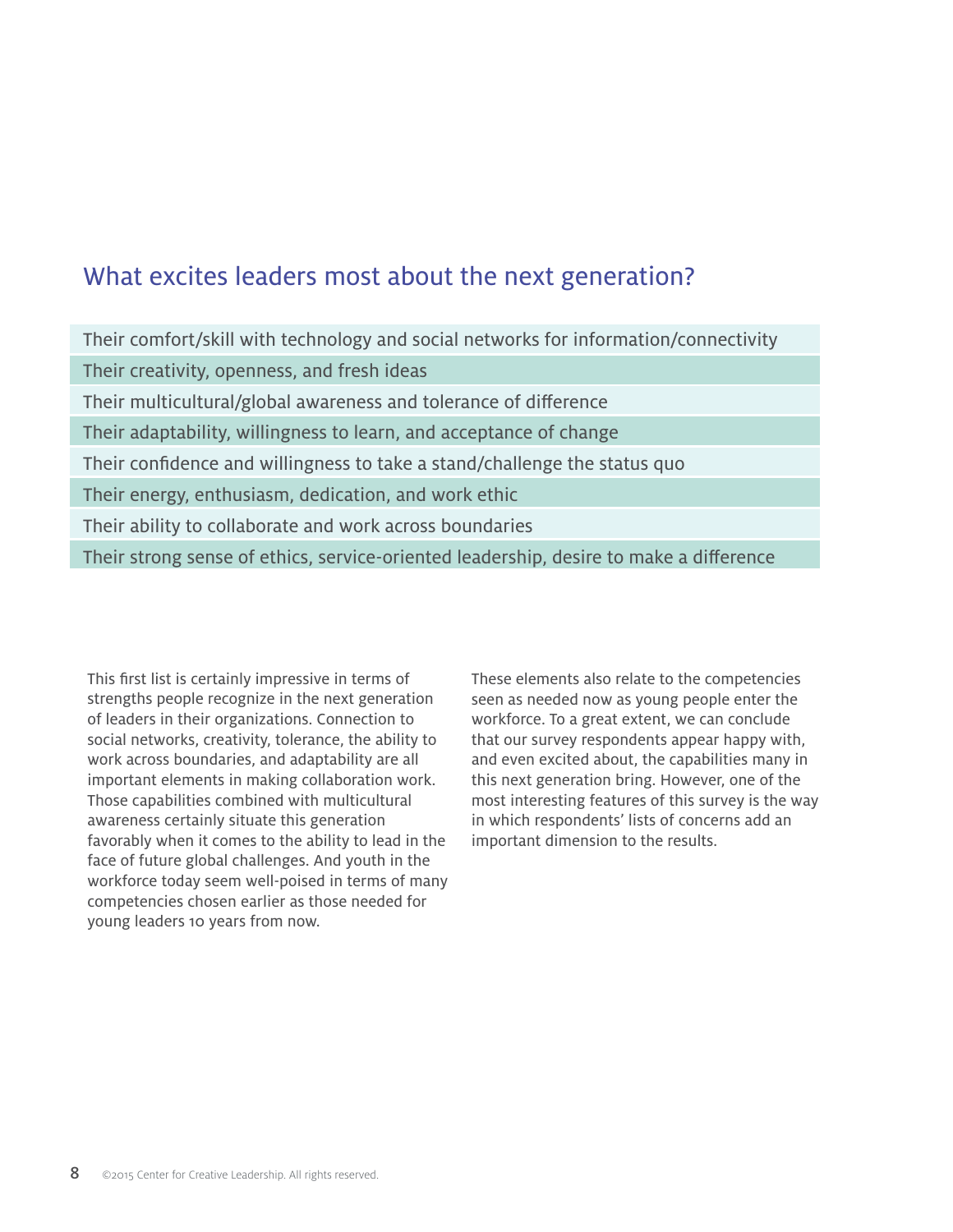#### What concerns leaders most about the next generation?

Their unjustified/unrealistic sense of entitlement, need for instant gratification, and affirmation Their inability to communicate effectively face-to-face/overdependent on technology Their weak work ethic, focus/commitment/drive, not self-motivating Their inadequate learning opportunities (mentoring, positive role models, training) to face future challenges Their lack of decision-making skills, long-term perspective, ability to understand complexity Their lack of a strong sense of values, ethics, social responsibility Their lack of reflection, self-awareness, and maturity Their overconfidence and inability to accept input or feedback; their limited viewpoint

By far the top concern our respondents voiced focuses on the sense of entitlement young people working today appear to have. In fact, entitlement and lack of work ethic were often mentioned together as chief concerns. The sense of entitlement is often blamed on how this generation was brought up (the trophy generation). Many commented that young people need to realize they must accumulate experience, pay their dues, and be patient.

There are also other items listed (above) that seem contradictory to what were listed as the factors respondents were most excited about. For example,

"energy, enthusiasm, and work ethic" is listed as a quality people are excited about, while "they lack a strong work ethic/drive/not self-motivating" is a top concern. Some of this reflects the different experiences people have had with youth and the fact that some people report having both kinds of experiences—sometimes referring to two groups of youths, those they are excited about and those they are concerned about. Of course, the younger workforce is just as diverse as any other segment of the population, and respondents may be seeing different capabilities in different kinds of organizations.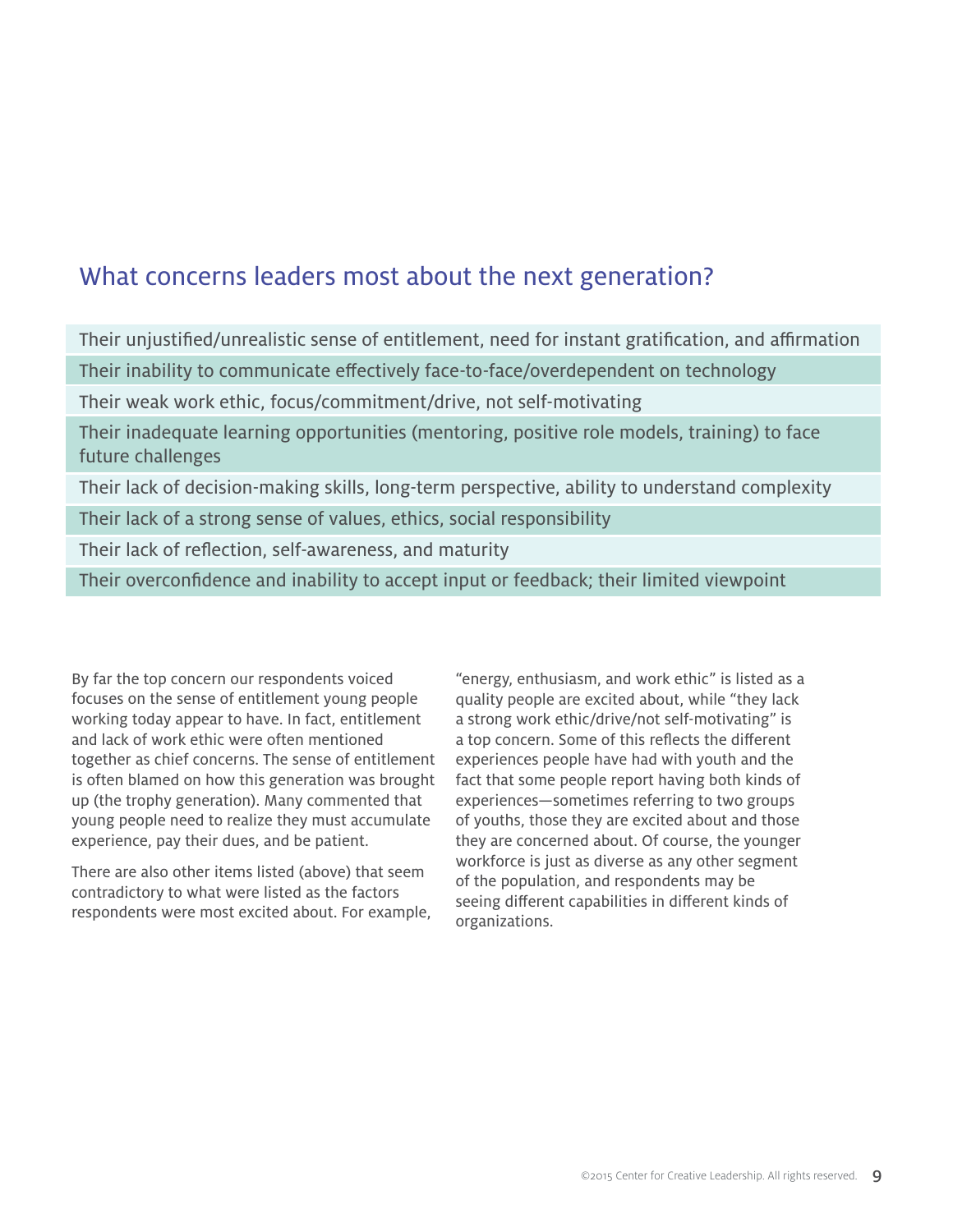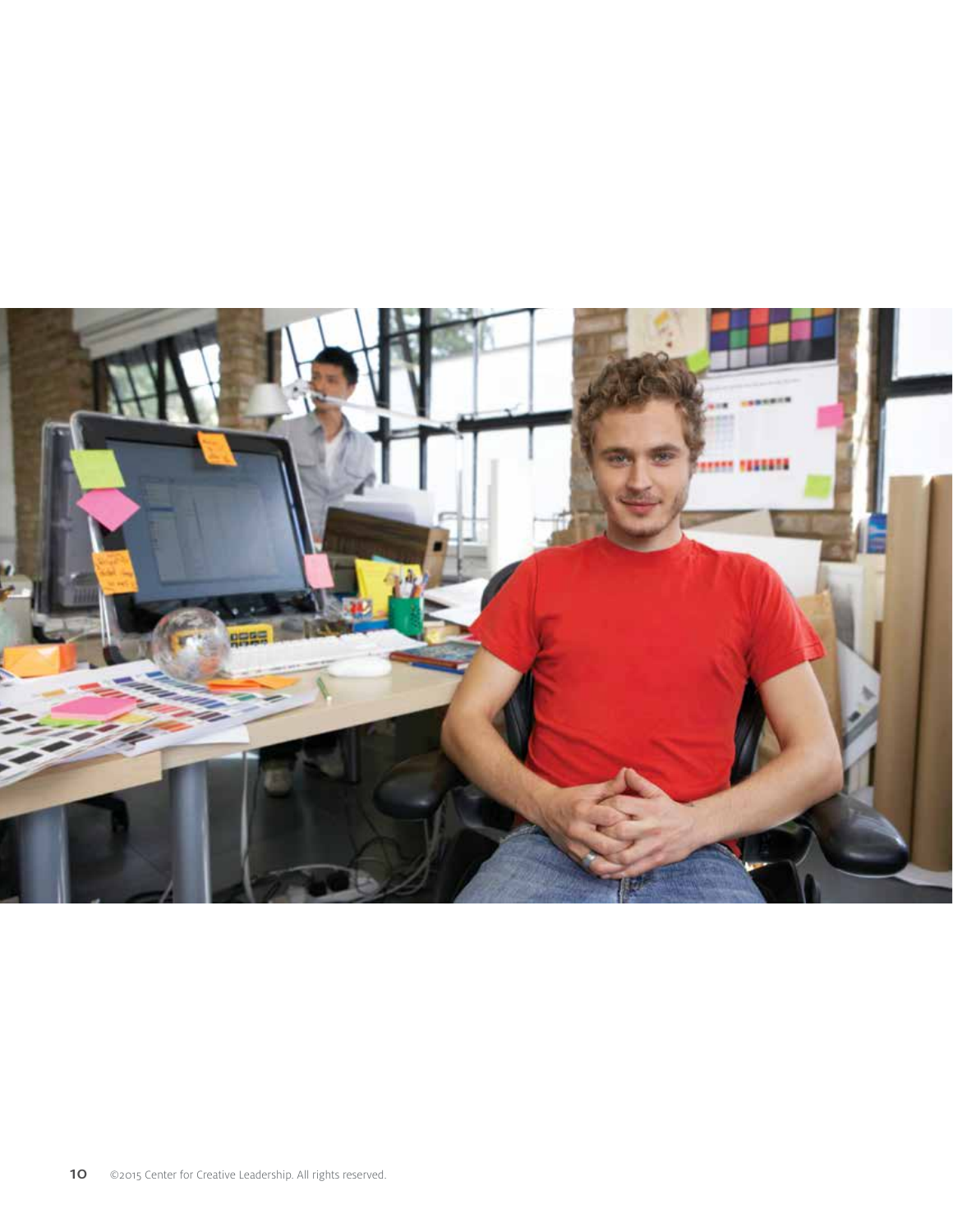Another takeaway from this list of concerns is that respondents are clear about what competencies they would like to see young people getting more development towards. The ability to communicate effectively is one of the most enduring desired competencies, most often paired with a comment that youth are overdependent on technology to communicate. And the comments on selfmotivated/disciplined are mixed, as we can see by comparing what excites leaders with what are their greatest concerns. Organizations in all sectors need leaders who can communicate effectively in person and via media, who are self-disciplined and able to motivate others, and who are agile learners with the ability to work effectively across boundaries.

However, there is also a clear sense of concern among these same respondents about potential young leaders not getting the development needed to face a difficult future. Many of our

respondents voiced concern about there being few visible positive role models for youth or younger employees amidst a sea of negative ones in the media today. Others mentioned their concern that young coworkers are not getting the development experiences, coaching, and mentoring needed to equip them to lead going forward into a much more challenging business environment and a future filled with complex problems. Here the blame was squarely placed on the organizations in which they worked and an educational system that is overly focused on academic test results.

The important point is that current leaders see great potential in the next generation. Yet young people in the workforce today have some significant development needs that require attention by employers and that could be addressed earlier by educators and youth leadership development professionals working together.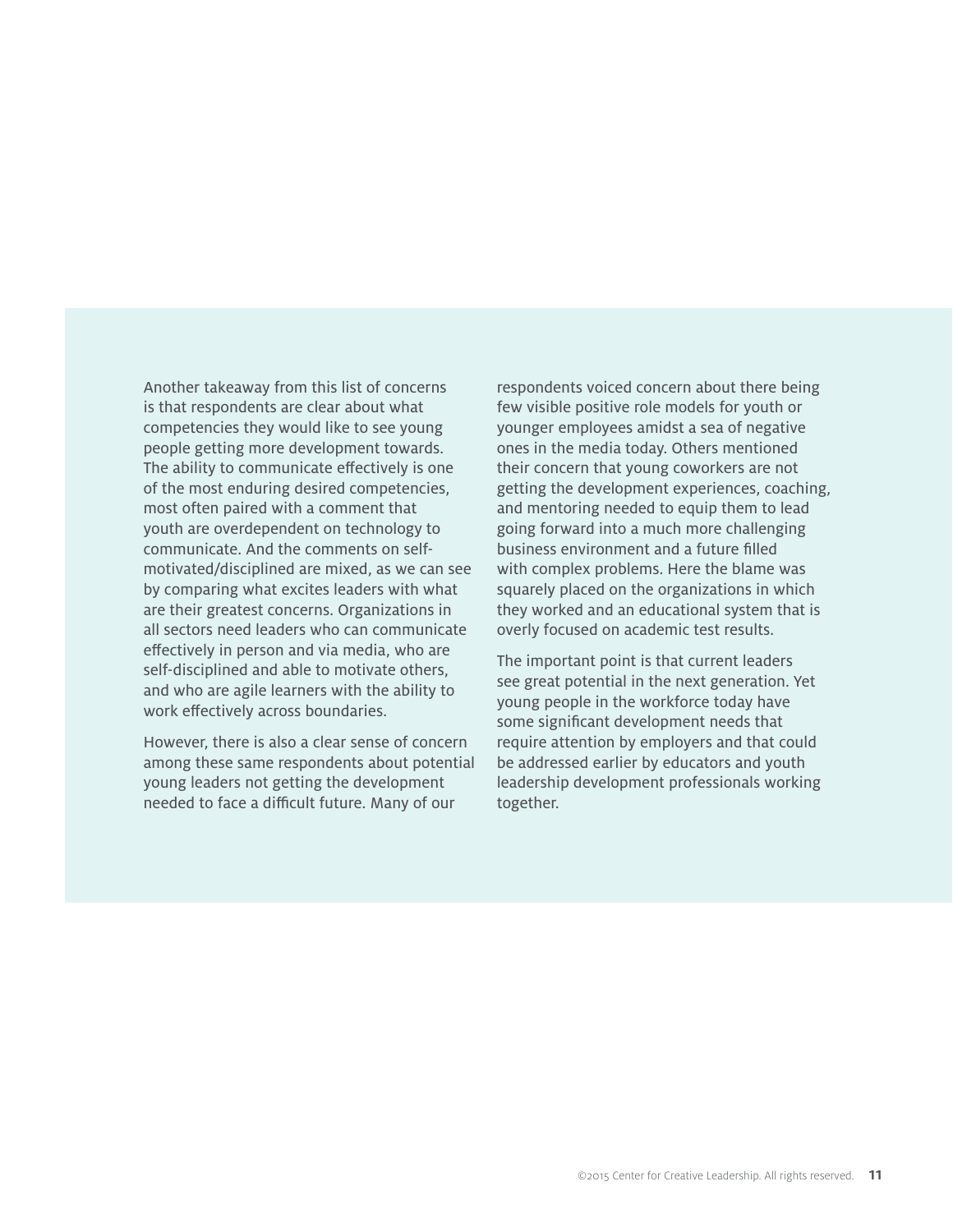### Developing Next-Generation Leaders

How can leadership development be expanded to all youth? How can leadership development be woven into the educational system? How do young people develop the skills they need to be more successful upon entering the work world? How do you make it affordable and accessible to all?

Although it is clear that organizational leaders want the education sector to engage youth in leadership development before they enter the workforce, educators are struggling to make ends meet and are focused on trying to meet stricter goals for student performance with fewer resources. While integrating youth leadership development into the curriculum of American education (most of the survey sample was from the US) seems to be one answer, the challenges here are immense—but not insurmountable.

According to our survey respondents, there is much more that can be done to prepare young people for entering the workforce and for those younger people in the workforce today. Many youth in both groups have the basic elements of leadership already in place, and many of our survey respondents were excited about that. However, there was also the concern that

young people are asking for too much too soon. These young people have probably received more formal leadership development in high school and college than their older coworkers and bosses ever did, and they are ready for more. So the important question is what's next for these fledgling leaders who are full of creative ideas and not afraid to challenge the status quo?

How do we develop this group of talented young people rather than suppress their ideas and block their enthusiasm? How do we accomplish this in our current economy and can we afford not to?

Another potentially interesting question is what role can business play in developing leadership skills in youth while they are still in school? Already, many business organizations and foundations provide financial support to youth leadership programs run by nonprofits, but those programs do not enroll all or even the majority of youth. Are there new and creative ways that educational institutions and business can partner together, leveraging their skills and resources to better prepare young leaders?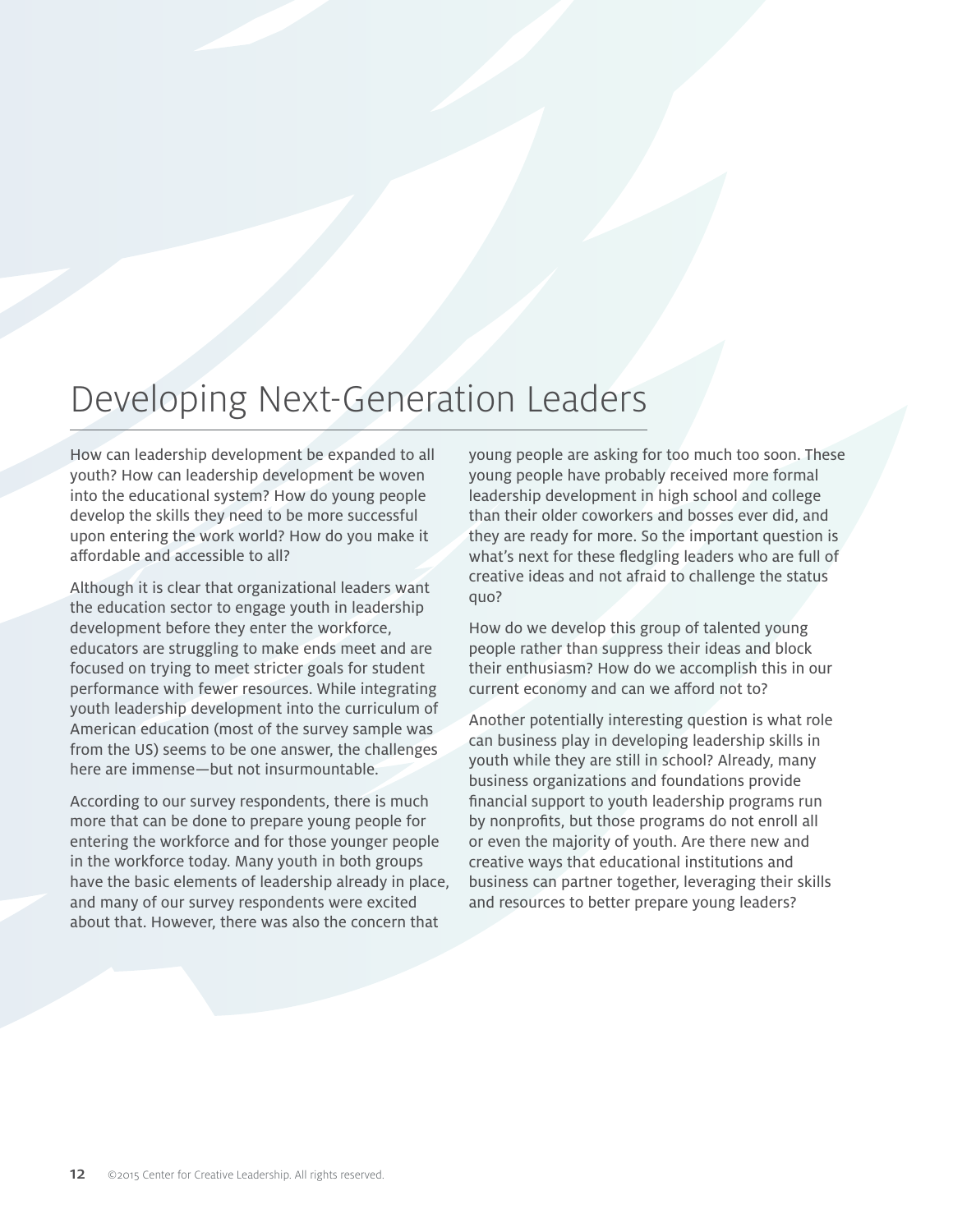

We think a multilayered, two-way, cross-generational leadership and mentoring intervention is one that deserves more serious consideration than it is currently given. There is a cadre of young people—either just in the workforce or soon to enter the workforce—who are comfortable with technology and the pace of change, have good multicultural awareness and adaptability, are willing to learn, and are eager to make a difference. And there are organizations that need those skills not only in their lower-level employees, but also in their leaders. The youth have much to offer in mentoring their more experienced and/or longertenured bosses and coworkers.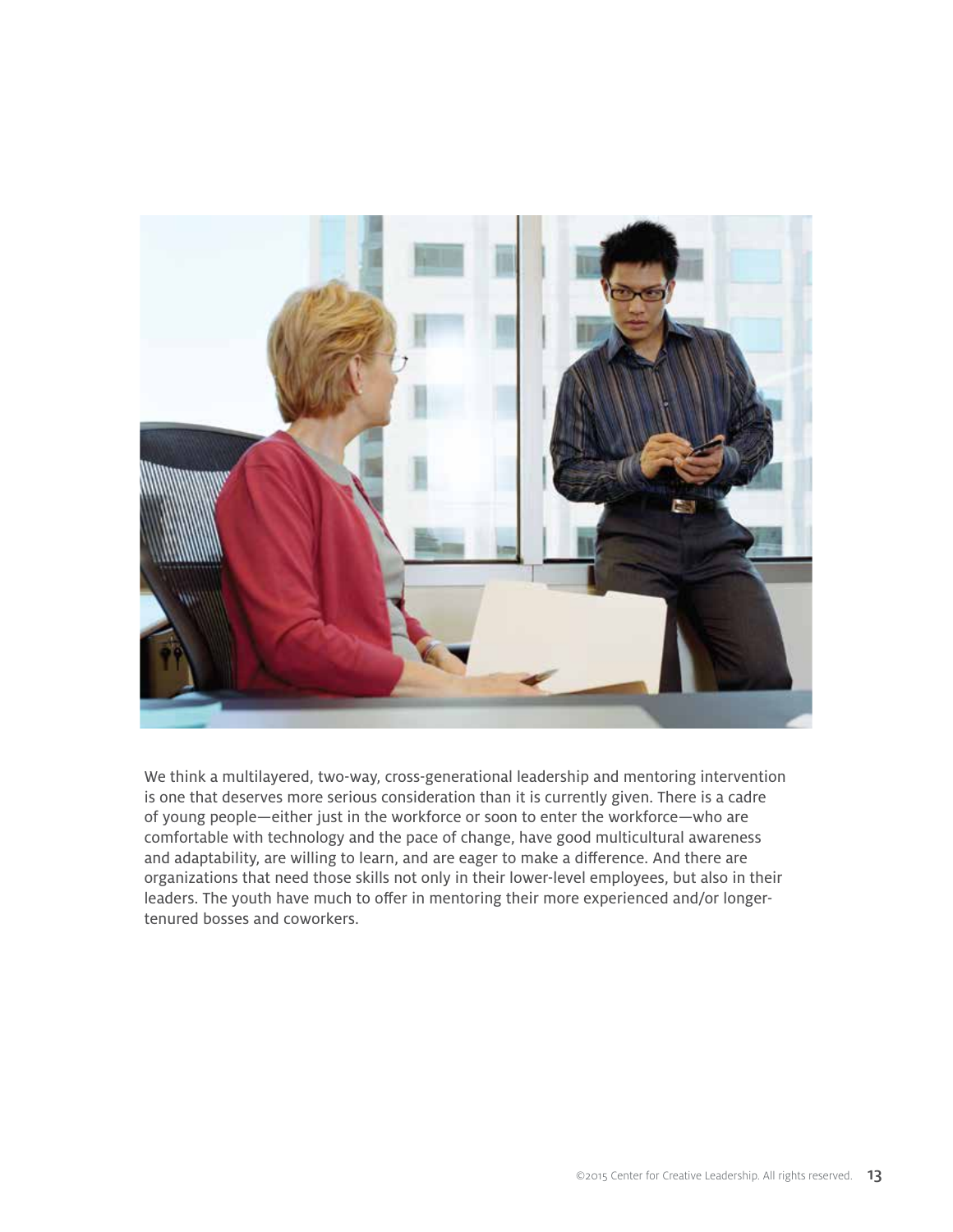

And of course, the more experienced leaders have much to offer the youth in terms of career direction, coaching for greater effectiveness in life and work, providing feedback on work tasks as well as how they are perceived, sponsoring them for development opportunities that will improve their abilities to communicate face-to-face, improving judgment and decision-making skills, and modeling ethical leadership as a positive role model. Working together in these ways, aspiring and established leaders alike would have an opportunity to enhance their abilities to cross boundaries, learn from difference, and increase their openness to the views and needs of others.

Organizations can benefit by way of established leaders helping youth take their fresh ideas and boundless enthusiasm and channel it in ways that bring effectively executed innovation to the forefront—and all with virtually no additional outlay of funds. And there is a growing body of research that shows good mentors learn and grow as leaders as much as mentees through their mentoring experience. While not everyone may be well-suited to be a mentor (good mentoring requires an openness to learning), mentor training can help people gain the self-awareness and skills to be effective, regardless of whether they are a young person mentoring an older person or vice versa. Our suggestion is that each individual in such a partnership see him or herself as the learner—in both mentor and mentee roles at various times in the relationship.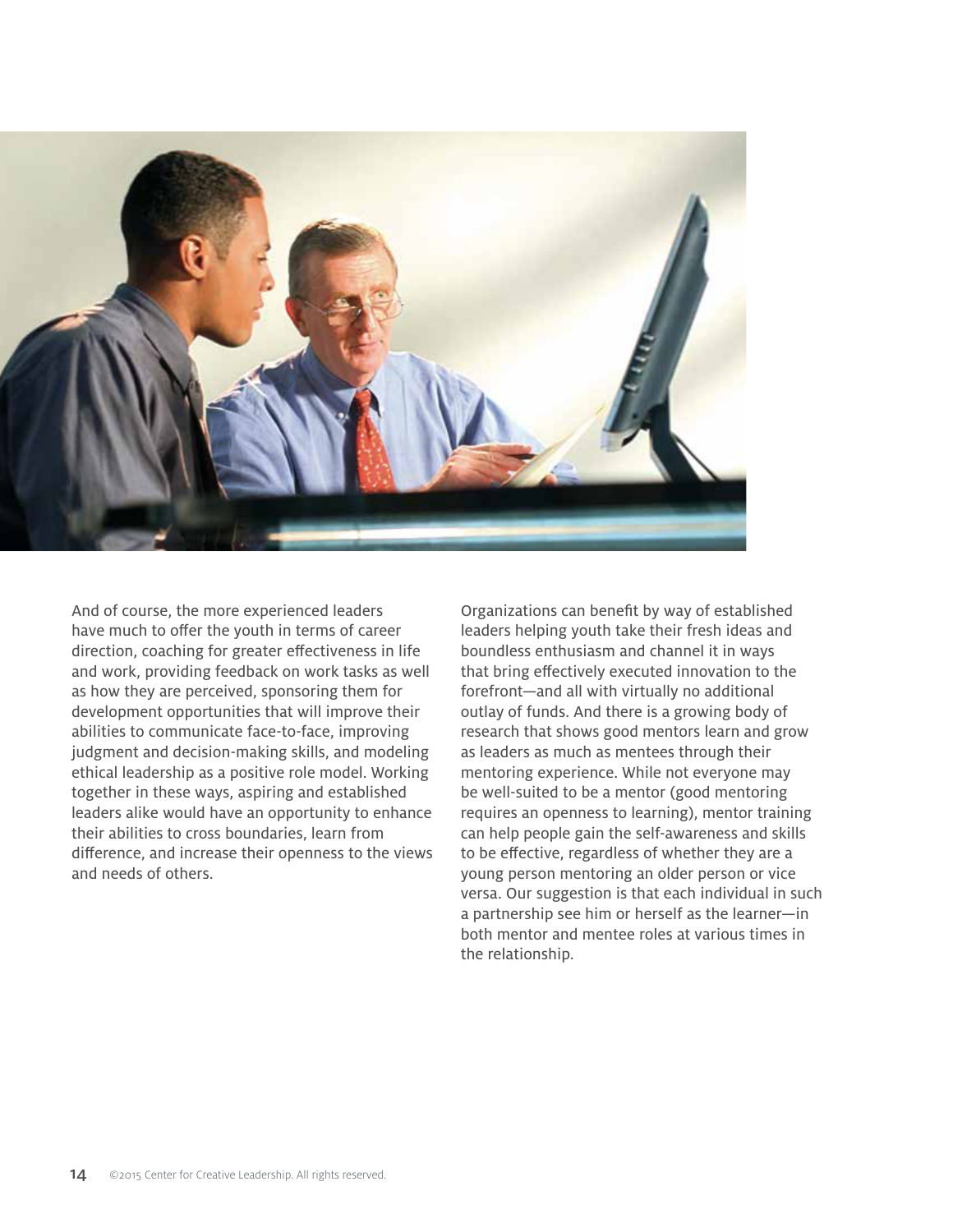A leadership and mentoring intervention like this may potentially have more widespread reach, especially if mentoring were integrated into the educational curriculum and offered to all students. This could be one step forward and also a way to get all youth involved in some of the other types of leadership programs available to them.

We seem to agree that leader development should not start when individuals are promoted to their first management job, but instead should be something everyone benefits from at a much earlier age. For youth still in school, the challenge is to find ways to bring real leadership opportunities and developmental experiences into the educational curriculum in ways that build on what's already there and don't impose an additional financial burden. For potential leaders already in the workforce to continue their development, employers must provide real leadership opportunities and mentoring so young people can enhance their selfawareness as leaders, learn new skills, and also have opportunities to practice those skills in a real leadership context. The time for getting started is now.

Because the Leadership Beyond Boundaries initiative evolved out of CCL's innovation incubator, the team is not sitting idle in considering how to expand the leadership equation, how to develop leaders earlier, how to increase scale and reach more youth, and how to bring business and educational partners together. Ultimately, we find ourselves chasing the answer to the question, what would it take to make the world a place where all young people had access to leadership development, and what would the world look like if all young people had access to leadership development?

Already a few schools and organizations are beginning to collaborate to develop a culture of leadership that is grounded in a common leadership framework, philosophy, and governing framework. We are working with schools such as Ravenscroft School in Raleigh, NC, and Southern Methodist University's Lyle School of Engineering, using *The Leader In Me* curriculum.

We are interested in additional collaboration, learning, research, and cocreation opportunities with other organizations to expand the leadership equation. For more information, contact Joel Wright [\(wrightj@ccl.org\)](mailto:wright@ccl.org).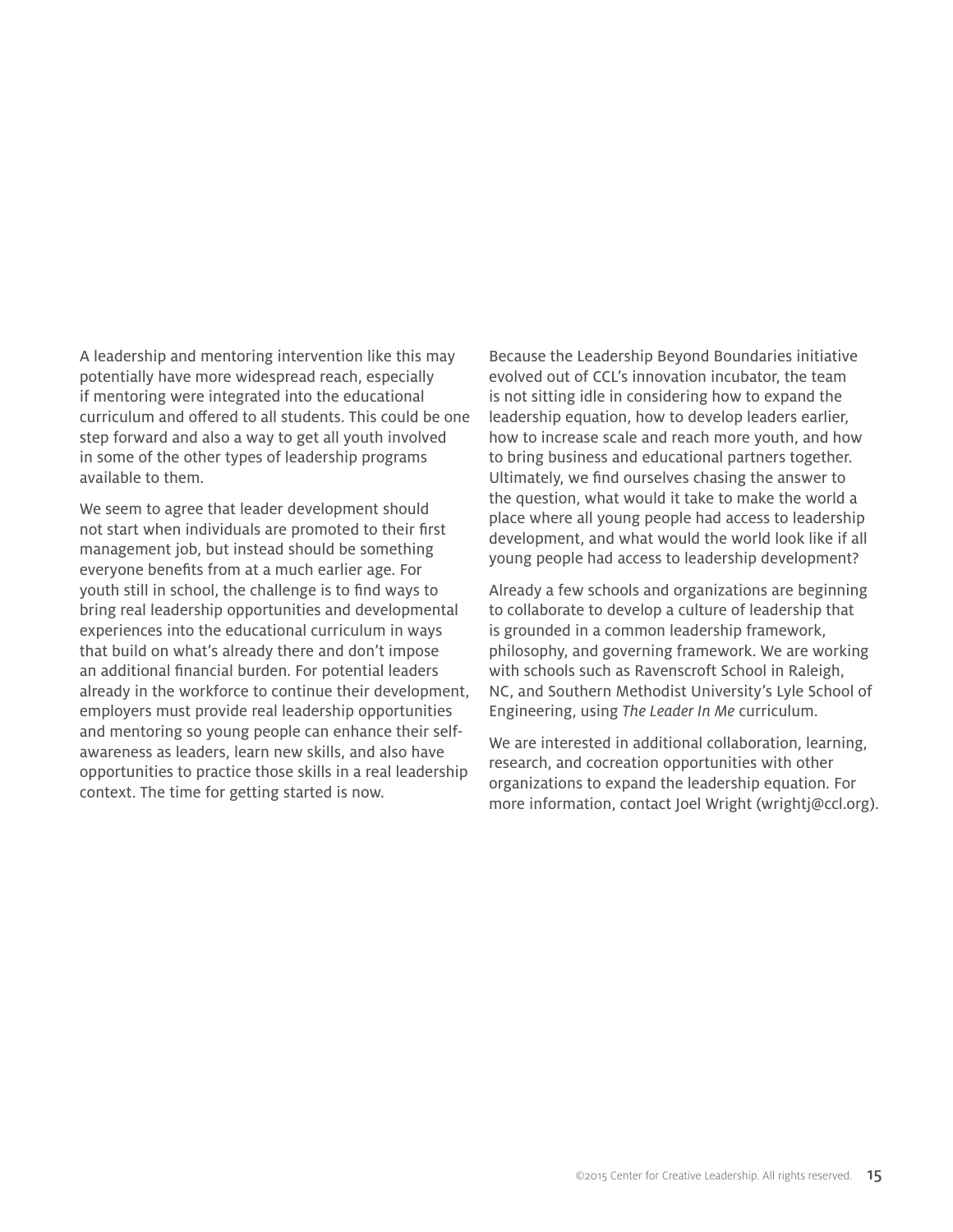### References

Covey, S. (2009). *The leader in me: How schools and parents around the world are inspiring greatness, one child at a time*. New York, NY: Free Press.

Van Velsor, E. (2011). *Youth leadership summit 2011: Creating community, finding one voice*. Retrieved from Center for Creative Leadership: <http://www.ccl.org/leadership/pdf/research/YouthLeadershipSummit.pdf>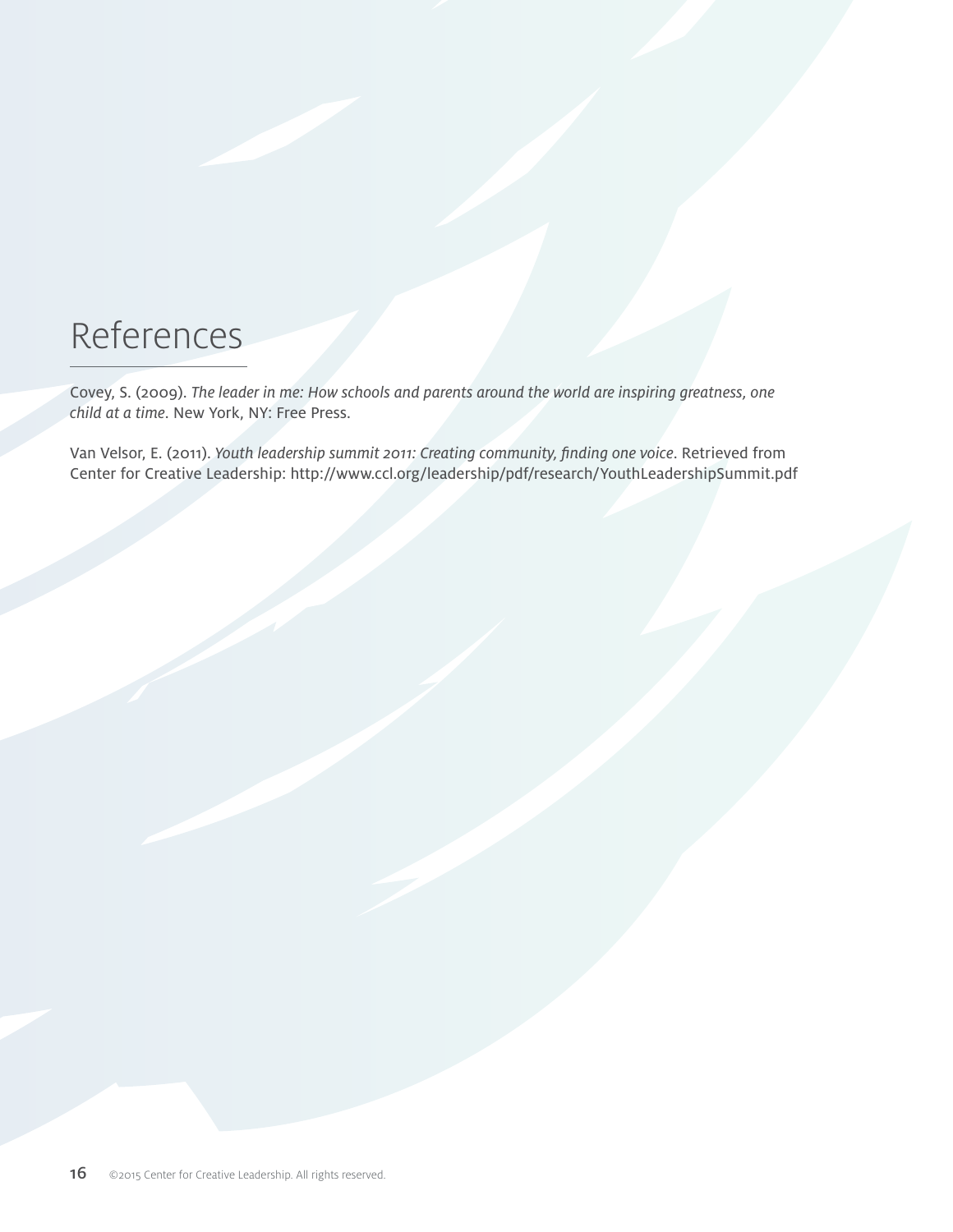### About the Authors

**Joel Wright** is director of early leadership development in Research, Innovation, and Product Development at the Center for Creative Leadership (CCL®). His work aligns with the Leadership Beyond Boundaries (LBB) initiative aimed at "democratizing" leadership development by making it more affordable and accessible to all. Joel helped launch this initiative in 2006. As part of this initiative, Joel works with youth and adults at community youth organizations, K–12 educational institutions, and colleges/universities. He is principal investigator on a multiyear state-wide college scholars program and lead on several other projects. Joel is a social entrepreneur and is driven by the question: What would the world look like if young people everywhere were provided leadership development? He graduated from Wittenberg University in 1995 with a BA in history.

**Ellen Van Velsor, PhD,** is a retired senior fellow in Research and Innovation at CCL. She is also an adjunct professor of Leadership Studies at North Carolina A&T State University, Greensboro, where she teaches leadership development. She serves on the board of the International Leadership Association. Ellen, who has authored numerous book chapters, articles and reports, is coeditor of the Center for Creative Leadership's *Handbook of Leadership Development* (1998, 2003, 2010), and coauthor of *Breaking the Glass Ceiling: Can Women Reach the Top of America's Largest Corporations?* (1987, 1991). Her most recent work with CCL focused on youth leadership development, identity development in adults, and globally responsible leadership. Ellen has a BA in sociology from The State University of New York, Stony Brook; an MA and PhD in sociology from the University of Florida; and completed a postdoctoral fellowship at the Center for the Study of Aging and Human Development at Duke University, Durham, NC.

#### **Acknowledgement**

We would like to thank the members of CCL's online panel for providing responses to the survey on which this paper is based. This panel's views are vital for CCL to identify and understand individual and organizational trends and needs around the world. Its work helps point the field of leadership development in new and exciting directions.

> To learn more about this topic or the Center for Creative Leadership's programs and products, please contact our Client Services team.

> > +1 800 780 1031 +1 336 545 2810  [info@ccl.org](mailto:info@ccl.org)